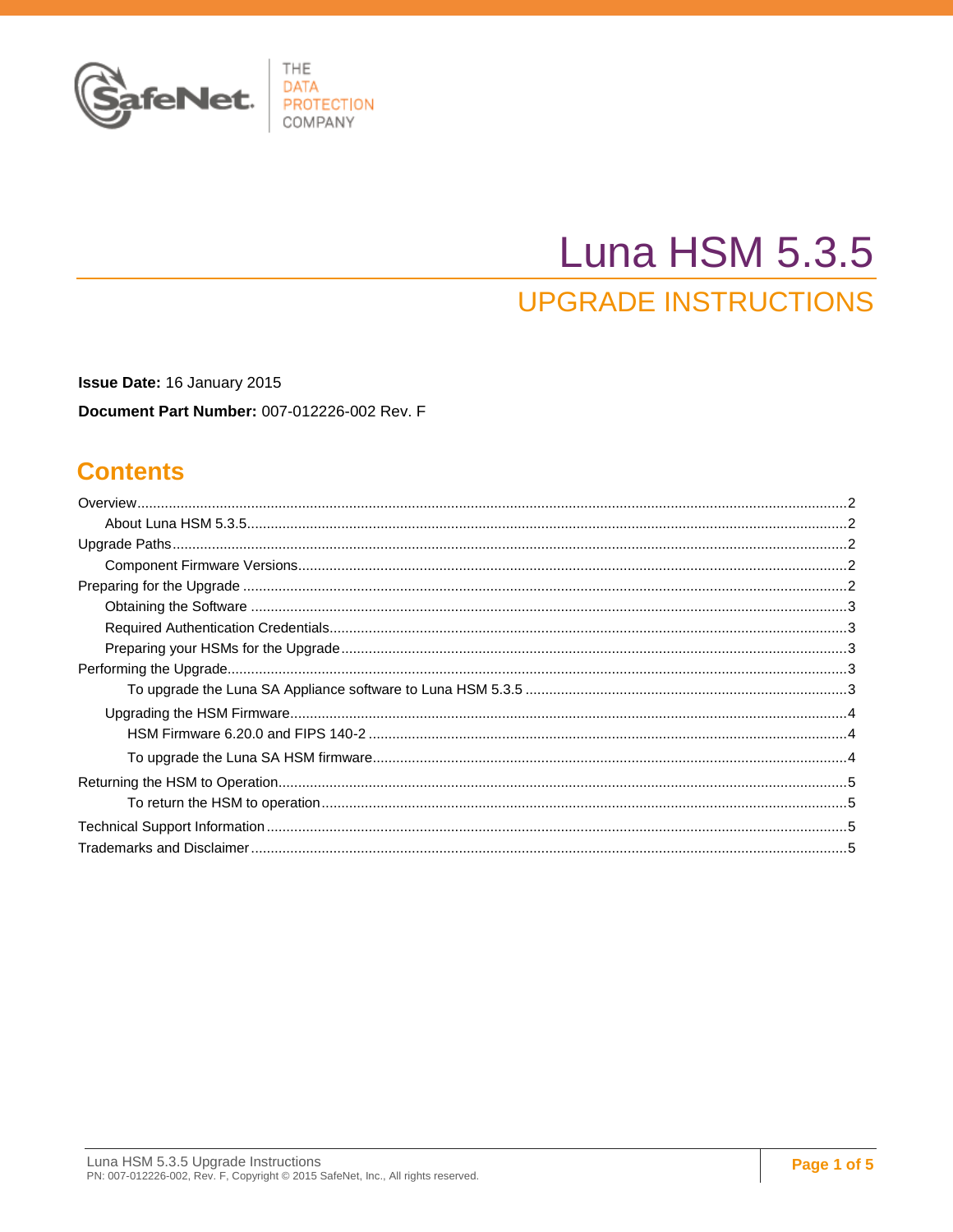# <span id="page-1-0"></span>**Overview**

This document describes how to upgrade your Luna SA appliance software to Luna HSM 5.3.5.

### <span id="page-1-1"></span>About Luna HSM 5.3.5

For more information regarding Luna HSM 5.3.5, refer to the customer release notes. The most up-to-date version of the Luna HSM 5.3.x Customer Release Notes document is at:

[http://www.securedbysafenet.com/releasenotes/luna/crn\\_luna\\_hsm\\_5-3.pdf](http://www.securedbysafenet.com/releasenotes/luna/crn_luna_hsm_5-3.pdf)

# <span id="page-1-2"></span>Upgrade Paths

These are the upgrade paths supported for Luna 5.3.5.

| <b>Component</b>           | <b>IFrom version</b>                     | lTo version |
|----------------------------|------------------------------------------|-------------|
| Luna SA appliance software | $\vert 5.2.4, 5.2.6 \vert$               | 5.3.5       |
|                            | $\vert 5.3.0, 5.3.1, 5.3.3, 5.3.4 \vert$ |             |

### <span id="page-1-3"></span>Component Firmware Versions

The following table lists the supported firmware versions for the various components supported in Luna HSM 5.3.5.

| <b>Component</b>                                                     | <b>Version</b>    |
|----------------------------------------------------------------------|-------------------|
| Luna SA HSM firmware                                                 | $6.20.0*$         |
| Luna [Remote] Backup HSM firmware                                    | $6.20.0*$         |
| Luna G5 firmware                                                     | $6.20.0*$         |
| PED II                                                               | 12.5.0-3 or newer |
| PED IIr (Remote PED) (requires PED workstation s/w on PC) [optional] | 12.5.0-3 or newer |

\*You can upgrade Luna SA appliance software to version 5.3 while leaving the HSM firmware at version 6.2.1 or 6.10.2, but several Luna HSM 5.3 features are not supported without the latest firmware. Refer to the Luna HSM 5.3 Customer Release Notes for the list of new features, which indicates which ones are software-only, and which ones require firmware 6.20.0.

# <span id="page-1-4"></span>Preparing for the Upgrade

Before attempting to upgrade to Luna HSM 5.3.5, ensure that you have satisfied the following prerequisites:

- you have the upgrade software (downloaded from the SafeNet Service Portal).
- you have the authentication credentials required to perform the upgrade.
- you have prepared your HSMs for the upgrade.

Each of these prerequisites is discussed in detail in the following sections.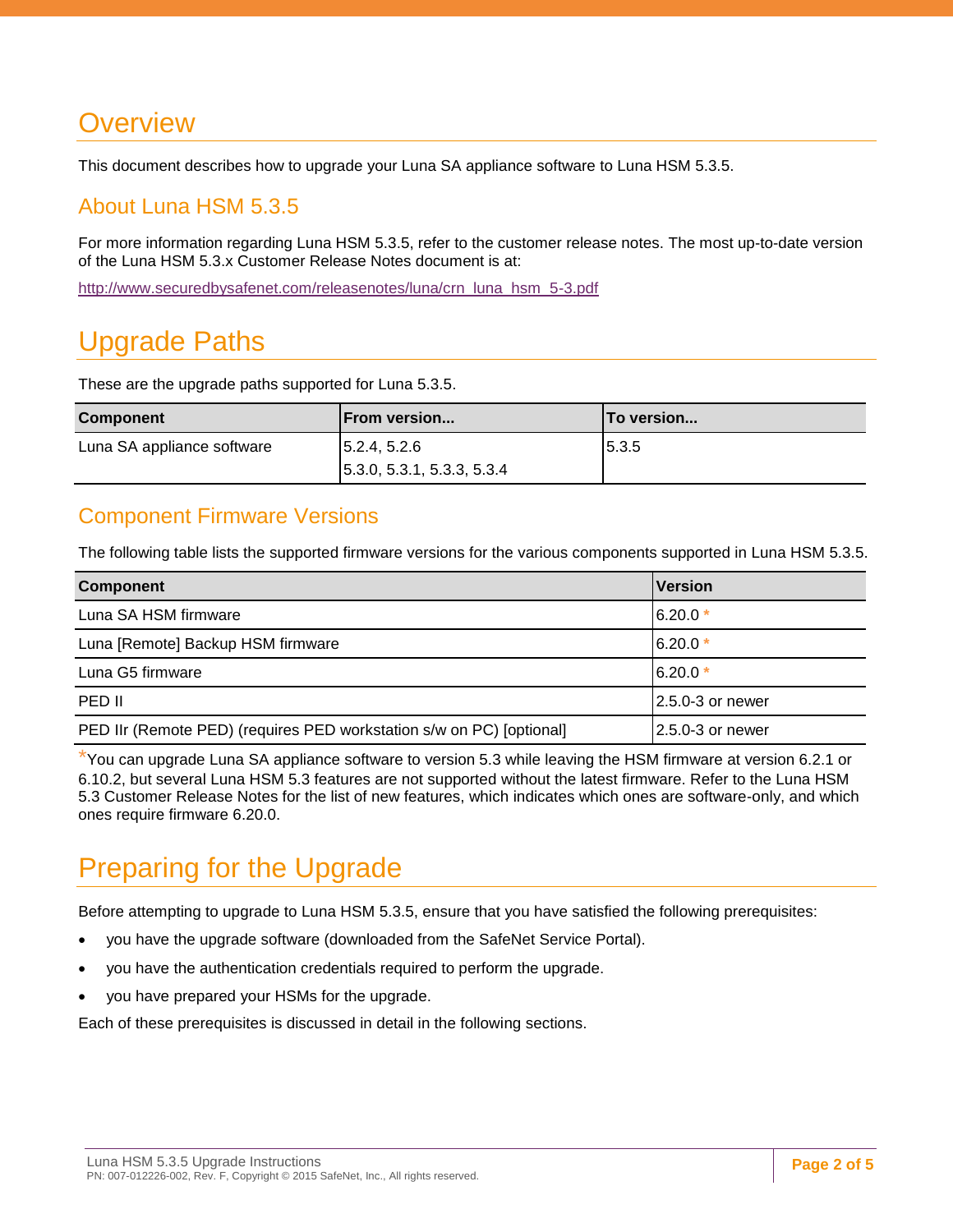### <span id="page-2-0"></span>Obtaining the Software

All of the software and firmware required to upgrade to Luna HSM 5.3.5 is available via download from the SafeNet Service Portal (formerly Customer Connection Center or C3).

**Note:** Authorization codes are required to install firmware. To obtain the authorization codes for your firmware, contact SafeNet Technical Support.

The following packages are included in the upgrade software:

| <b>Luna HSM 5.3.5</b> | 630-010165-023 Luna SA 5.3.5 appliance software |
|-----------------------|-------------------------------------------------|
|                       | Luna HSM 6.20.0 firmware                        |

### <span id="page-2-1"></span>Required Authentication Credentials

You must be able to login to the HSM as the security officer (SO) to perform the upgrade. On PED-authenticated HSMs, you need the blue PED key. On password-authenticated HSMs, you need the SO password. On Luna SA, you also need to be able to login to the appliance using an admin-level account before you can login to the HSM as the SO.

### <span id="page-2-2"></span>Preparing your HSMs for the Upgrade

Perform the following tasks to prepare your HSM for the upgrade:

- 1. Ensure that your client and appliance software, and firmware, are at a version listed in the "Upgrade Paths" section above.
- 2. Connect your HSM appliance to an uninterruptible power supply (UPS), if available. Although this is not a requirement, use of a UPS is strongly recommended to ensure a successful completion of all upgrade activities.
- 3. If the Secure Recovery Key (SRK) on the HSM is enabled, it must be disabled before you can upgrade the HSM firmware. The SRK is an external split of the HSM's Master Tamper Key (MTK) that is imprinted on the purple PED key. When you disable the SRK, the SRV (Secure Recovery Vector) portion of the MTK is returned to the HSM, so that the SRV is no longer external to the HSM. It is only in this state that you can upgrade the HSM firmware. After you upgrade the firmware, you can re-enable SRK, if desired, to re-imprint a purple PED key with the SRV.
- 4. Backup the content of your HSM or HSM partitions to Luna SA Backup HSMs (if you have the Backup option).
- 5. Use your favorite archiving program to untar the archive.
- 6. Stop all applications and services that are using the HSM.

# <span id="page-2-3"></span>Performing the Upgrade

This update is for Luna SA appliance and Luna HSM firmware, only. There is no LunaClient software update for release 5.3.5.

#### <span id="page-2-4"></span>**To upgrade the Luna SA Appliance software to Luna HSM 5.3.5**

1. Copy the Luna HSM 5.3.5 appliance package file (.spkg) to the Luna SA appliance you want to upgrade:

| Windows    | pscp <path>\lunasa_update_5.3.5-x.spkg admin@<lunasa_hostname></lunasa_hostname></path> |
|------------|-----------------------------------------------------------------------------------------|
| Unix/Linux | scp <path>/lunasa_update_5.3.5-x.spkg admin@<lunasa_hostname></lunasa_hostname></path>  |

2. Stop all client applications that are connected to the Luna SA.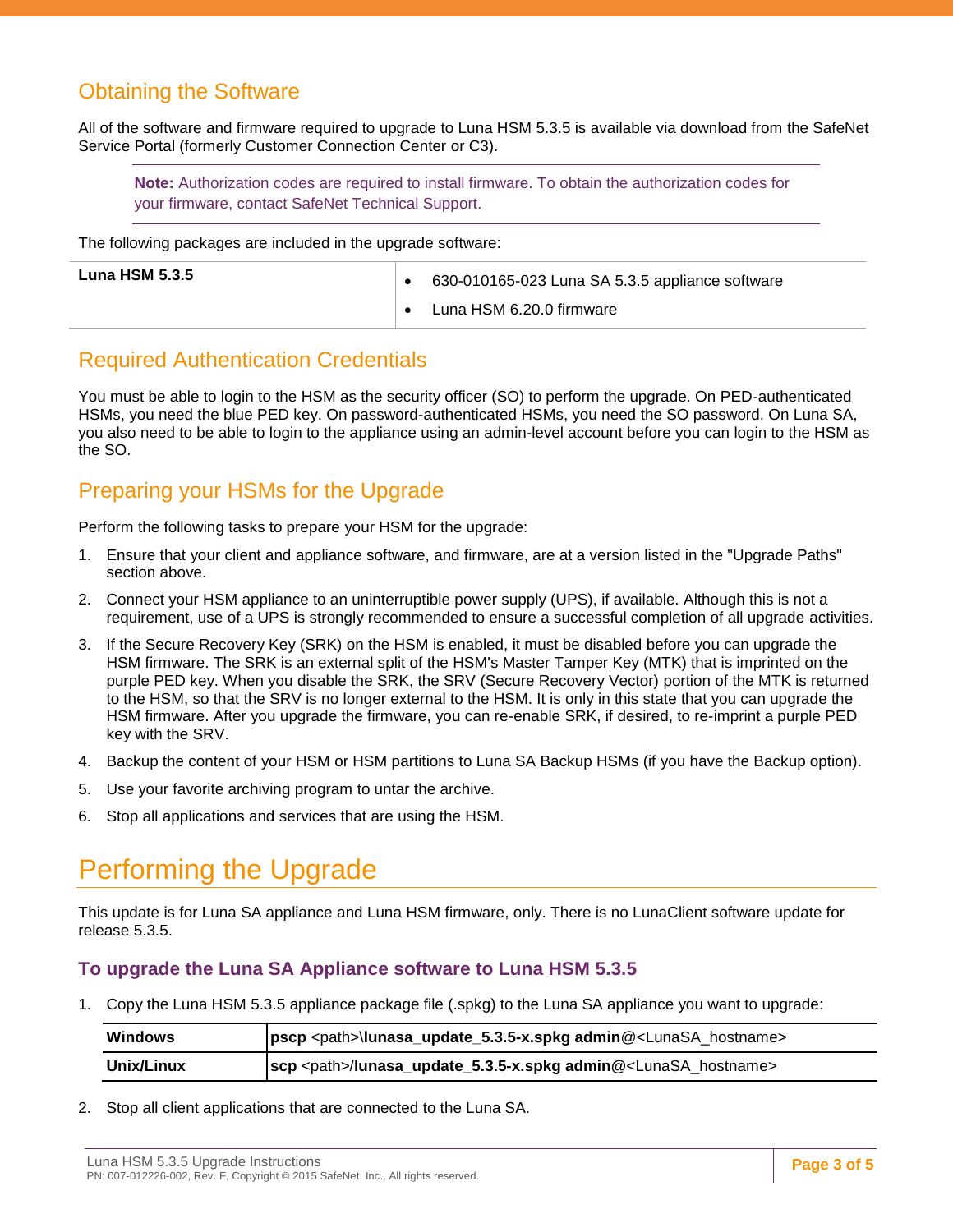- 3. At the console, log in to the Luna SA appliance using an admin-level account (the default account is admin).
- 4. Log in to the Luna SA HSM as the HSM admin user:

#### lunash :> **hsm login**

For Luna SA with PED authentication, the blue PED Key is required. For Luna SA with password authentication, you are prompted for the HSM Admin (SO) password.

5. Verify that the upgrade package file that you copied is present (optional):

lunash :> **package listfile**

6. Verify the upgrade package (optional):

lunash :> **package verify lunasa update 5.3.5-x.spkg -authcode** <authorization code>

The verification process requires approximately 90 seconds.

7. Install the upgrade package:

lunash :> **package update lunasa update 5.3.5-x.spkg -authcode** <authorization code>

The installation/upgrade process takes approximately 90 seconds. During that time, a series of messages are displayed that detail the progress of the upgrade. At the end of this process, a message "Software upgrade completed!" is displayed.

### <span id="page-3-0"></span>Upgrading the HSM Firmware

**Note:** Upgrade the HSM firmware only after you have upgraded the appliance software. This ensures that the correct version is ready to be installed.

#### <span id="page-3-1"></span>**HSM Firmware 6.20.0 and FIPS 140-2**

At the time of writing, firmware 6.2.1 (6.2.3 for Luna G5) is the latest FIPS-validated firmware. If you require FIPSvalidated firmware, do not upgrade the firmware as part of this upgrade. Refer to the Customer Release Notes for more information.

#### <span id="page-3-2"></span>**To upgrade the Luna SA HSM firmware**

1. Log in to the HSM as the HSM admin user if you are not already logged in.

lunash :> **hsm login**

2. Run the firmware upgrade command. The HSM will reset when the upgrade is complete:

lunash :> hsm update firmware

3. Use the **hsm show** command to verify that the firmware upgrade was successful:

#### lunash :> **hsm show**

If the upgrade was successful, the new firmware version is displayed.

**Note:** If you did not reboot the appliance before upgrading the firmware (remote PED case) the following error message is displayed:

#### **Error: Unable to communicate with HSM.**

#### **Please run 'hsm supportInfo' and contact customer support.**

You can ignore the error message.

4. If you disabled the SRK prior to performing the firmware upgrade, re-enable it if desired. Refer to the Luna documentation for details. If you attempted to upgrade the firmware without disabling the SRK, the firmware upgrade fails with the following error: